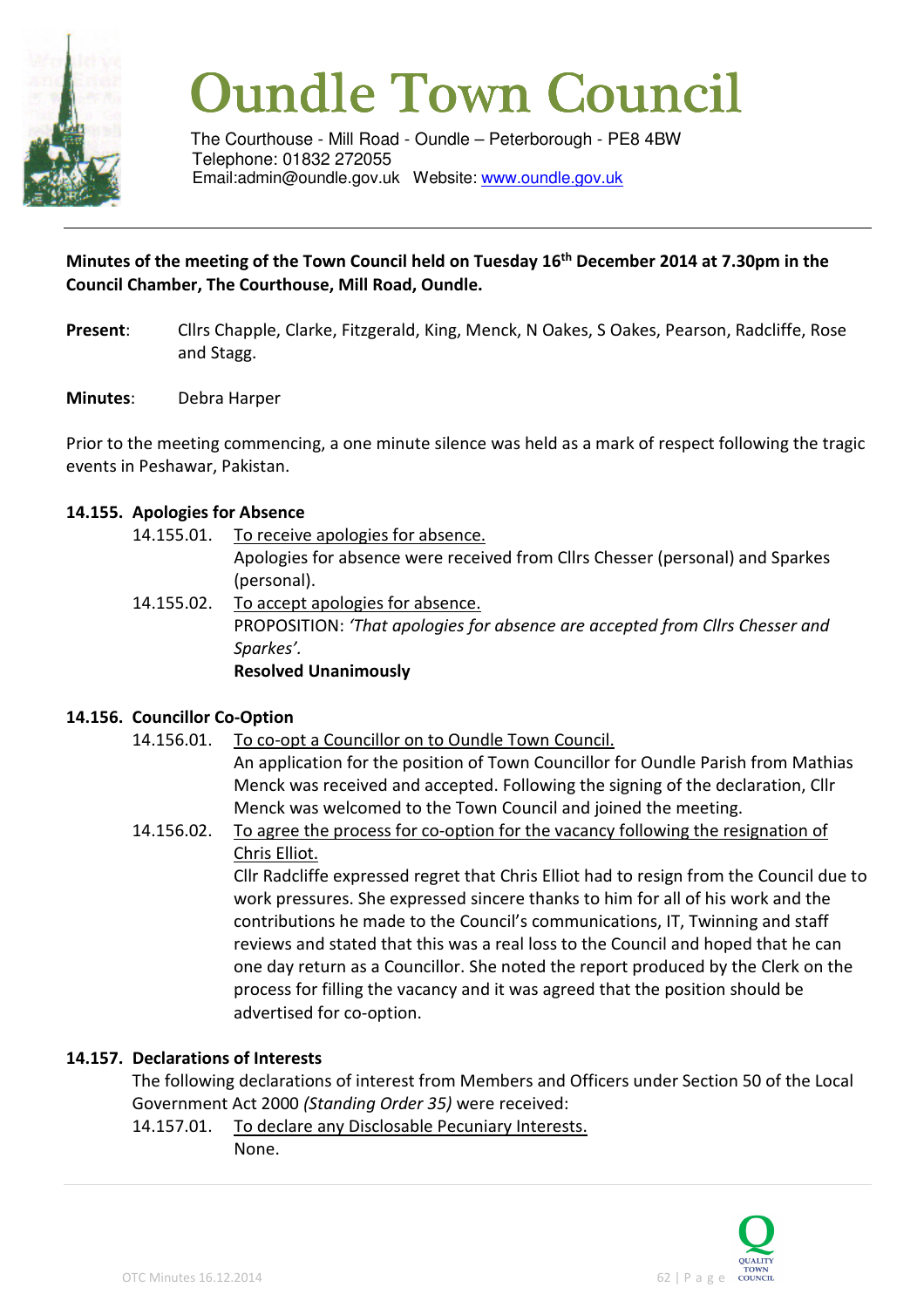14.157.02. To declare any Other Interests. 14.165.01 Cllr Clarke Resident of North Street 14.157.03. To consider any requests for Dispensation. None. 14.157.04. To report any gifts or hospitality accepted over the value of £50.00. None. 14.157.05. To report any inappropriate gifts or hospitality offered. None.

#### **14.158. Minutes of Previous Meeting – Full Council**

14.158.01 PROPOSITION: *'To approve and sign the minutes of the Full Council meeting held on 18 November 2014 as an accurate record.' (Standing Order 10c)*  **Proposed**: Cllr N Oakes **Seconded**: Cllr S Oakes **Resolved Unanimously**

#### **14.159. Review of Actions of the Previous Meetings – 18.11.2014**

The actions were noted and it was confirmed that these had been complete or were included within an agenda.

- **14.160. Representations from Interested Parties** None.
- **14.161. Consideration of Requests from Interested Parties**  Not applicable.

#### **14.162. Reports**

14.162.01. Mayors Report

Cllr Radcliffe confirmed that her report had been circulated. She also gave an update on the Christmas Cracker event for which Cllr N Oakes wrote a piece and thanked Cllrs Clarke, Fitzgerald, S Oakes and N Oakes for participating in this alongside her. Cllr Radcliffe stated that she was disappointed by the lack of response from some Councillors and hoped that there would be more support for the Mayors Concert on 17<sup>th</sup> January 2015. She confirmed that this had been advertised and the hall was booked and the musicians organised and so far four Mayors had accepted the invitation and booked tickets. She asked all Councillors to attend and encourage others to and that they also advertise the event by posters in windows etc. Cllr Radcliffe concluded her report by stating how lovely the Christmas Light displayed looked and that many people had passed positive comment.

- 14.162.02. Police Report No police report was available; however it was understood that they were busy and therefore acceptable.
- 14.162.03. District Councillors Report Cllr Reichhold advised that a Full Council meeting had been held at ENC last night during which they considered a Finance report on the Tax Base and Councillor Allowances, the latter of which will be considered after the election. He also advised that £600 had been granted from the three District Councillors Empowerment Allowances towards the purchase of 300 security timers for the Police to distribute to residents free of charge, some of which had been handed out

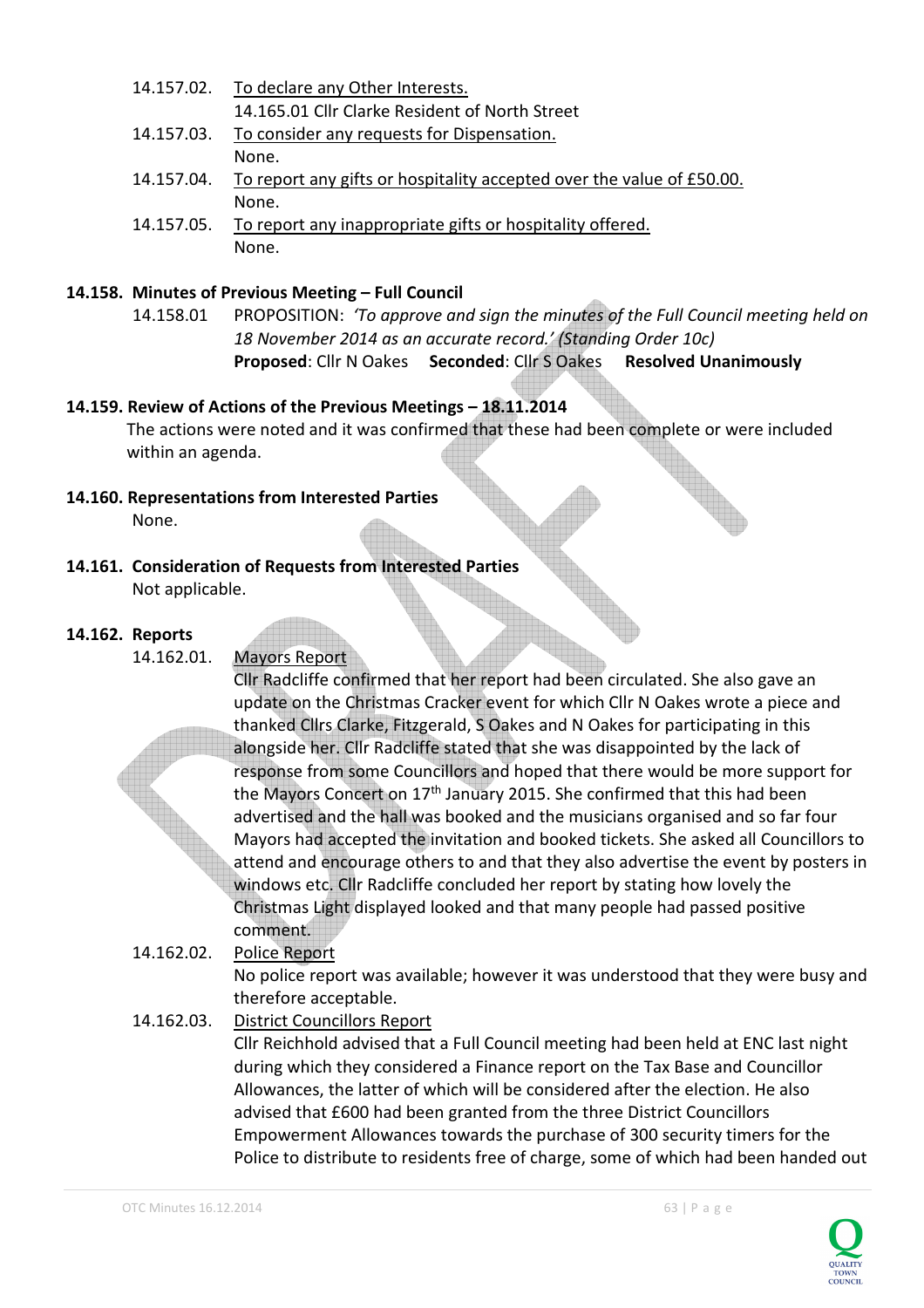at the Farmers Market. He also advised that all three of the District Councillors have agreed to recommend a grant for a computer for CHAT. He concluded his report by stating that they would be producing a leaflet to distribute to residents in the District confirming what ENC are responsible for and their role. Following the report, Cllr Stagg asked for an update on ENC's latest position with passporting the Community Support Grant to the Town Council. Cllr Reichhold advised that there had been no change in this and it was unlikely although it would be unknown until the budget was approved. Cllr Radcliffe observed that ENC would be one of only thirty District Councils who would not be doing this, despite it being the intention of central government.

#### **14.163. Signing & Sealing**

 RESOLUTION: *'that the Town Mayor, Deputy Town Mayor and Proper Officer may seal any document required by law to be issued under seal on behalf of the Council.' (Standing Order 14b.)* 

**Proposed:** Cllr N Oakes Seconded: Cllr Chapple **Resolved Unanimously** 

#### **14.164. Operations Management Matters**

14.164.01. To receive an update on the 2015/16 budget.

 Cllr Stagg provided an overview of the work conducted to date on the budget proposals. He confirmed that the consensus by the Operations Management Committee members was that the precept and reserves were acceptable however since then a few more requests have been received that will need to be considered before finally approving the budget at the January Full Council meeting.

- 14.164.02. To approve the Budget Report & Balance Sheet November 2014. Cllr Stagg reviewed the figures and confirmed that the accounts were in order and that expenditure was currently under budget and income ahead of budget. This was due to the Fletton House expenditure being slightly behind schedule. Cllr Stagg confirmed that the Balance Sheet was healthy, but capital reserves would reduce quickly as Fletton work gained momentum.
- 14.164.03. Payments for November 2014. PROPOSITION: '*That the schedule of payments for November 2014 as presented at this item are paid in the amount of £122,017.68 and that all related documentation and cheques are signed'.* **Proposed**: Cllr Stagg **Seconded**: Cllr N Oakes **Resolved Unanimously**

#### **14.165. Town Matters**

 14.165.01. To agree the preferred option for street lighting in North Street and to consider how any funding requirements will be met.

> *8.00pm: Cllr Clarke left the meeting having declared an Other Interest in this item.*  Following due consideration of the three options, it was proposed *'that the columns and lights in North Street are upgraded to heritage lighting at a cost of £9000 plus an annual maintenance charge of £800 per year'.*

 **Proposed**: Cllr Chapple **Seconded**: Cllr Fitzgerald **For**: 5 **Against**: 4 **Abstention**: 1 It was agreed that the Operations Management Committee would review the 2015/16 budget to enable the funding of this decision.

*8.17pm: Cllr Clarke returned to the meeting.* 

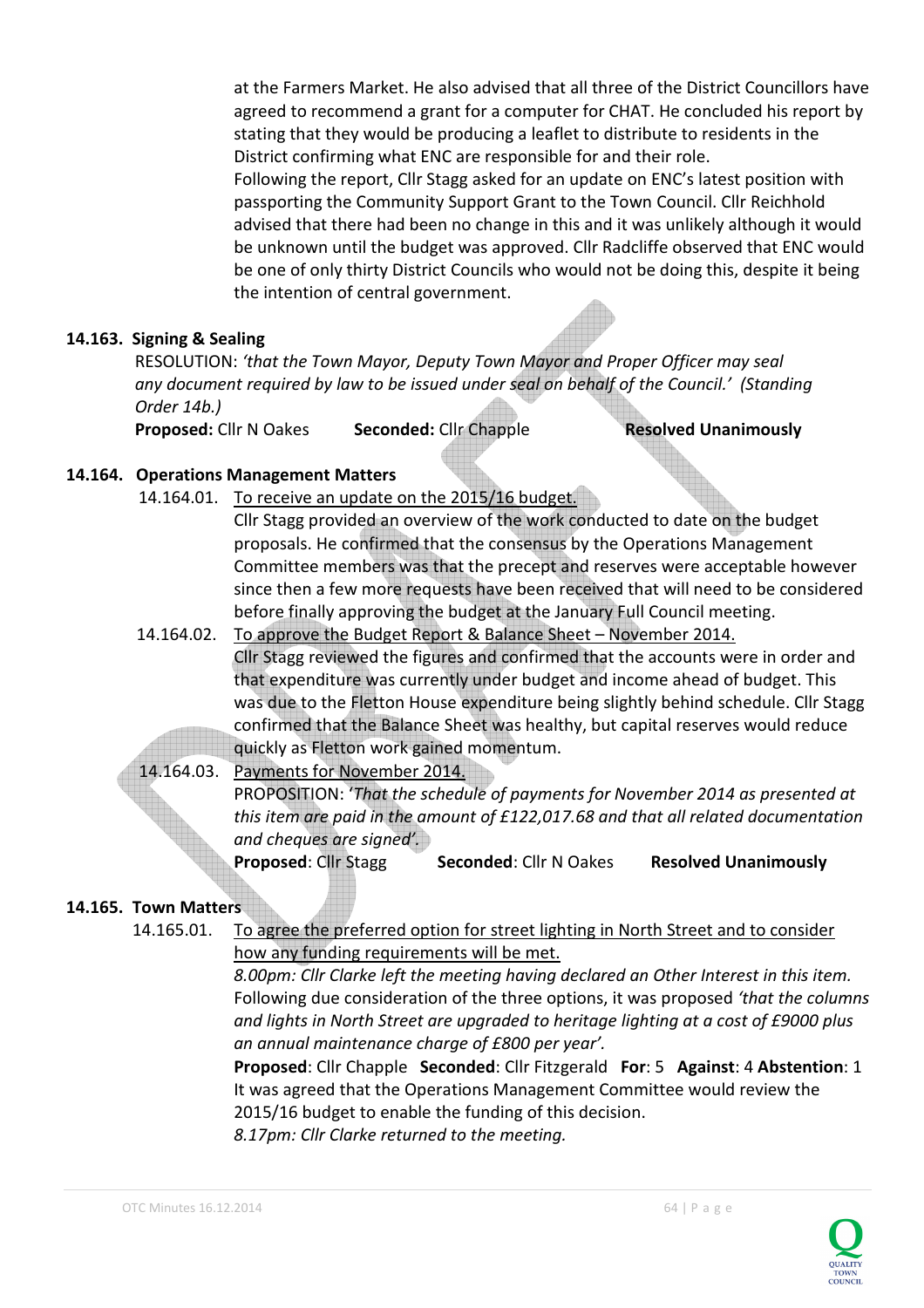14.165.02. To receive the report from the Events Officer and to consider and approve any recommendations.

Noted.

- 14.165.03. To receive information on the Classic Car Sprint taking place on 28 December 2014. The information circulated was noted and the Clerk gave an overview of the event, confirming that updates were on the websites and the road closure information had been issued. She advised that there had been some residents in North Street upset about the event but that as a result of some amendments to the demonstration runs these had now been alleviated.
- 14.165.03. To receive an update on the response of East Road residents to Northamptonshire Highways Proposed changes to the operation of Controlled Parking Zones in Northamptonshire.

The Clerk advised that most of the residents had replied to the consultation and sent copies to the Town Council. The majority of people had expressed the view that they disagree with the proposed charges and that they had requested a meeting with NCC to discuss this. She confirmed that the action was being left with NCC and that further updates would be provided when more information was received.

14.165.04. To consider the 2014/15 Annual Parking Restriction Review Proposals and to consider requesting changes to parking in St Peters Road.

 Cllr Radcliffe provided an overview of the proposals and advised that since the report had been produced, the introduction of loading restrictions recommended in the TPP study had been reviewed by Highways. It was noted that this would necessitate additional signage in the Market Place adding to the street clutter and as a result it was agreed that this element would not be included at this stage and would be referred to the public at the next Annual Town Meeting.

 The introduction of disabled bays was also considered and concern was expressed that these whilst welcomed would also necessitate too much new signage.

Following a debate it was proposed *'that the Mayor and Deputy Mayor are given delegated authority to come to the best solution to enable disabled bays without too much signage'.* 

 **Proposed**: Cllr Rose **Seconded:** Cllr Pearson **Resolved Unanimously** The plans for Cotterstock Road, Jericho and Blackpot Lane were then considered and unanimously agreed with. Cllr Chapple advised that he had been contacted by a resident concerned at parking in St Peters Road which gets very congested at weekends when people visit the Rugby Club. Following due consideration it was agreed that no proposals wold be put forward as whilst there was some sympathy with the situation, the introduction of double yellow lines will only displace the parking to elsewhere in the town and would also cause the residents of St Peters Road parking problems. It was agreed that the Rugby Club should be contacted to ask them to address the issue and that Cllr Chapple will advise the resident of the decision reached.

# **14.166. Estate Matters**

 14.166.01. To receive the minutes of the Estate Management Committee meeting held on 9 December 2014.

> The Clerk confirmed that the minutes were not yet available and that these would be circulated as soon as available. Cllr Stagg advised that the facilities for the

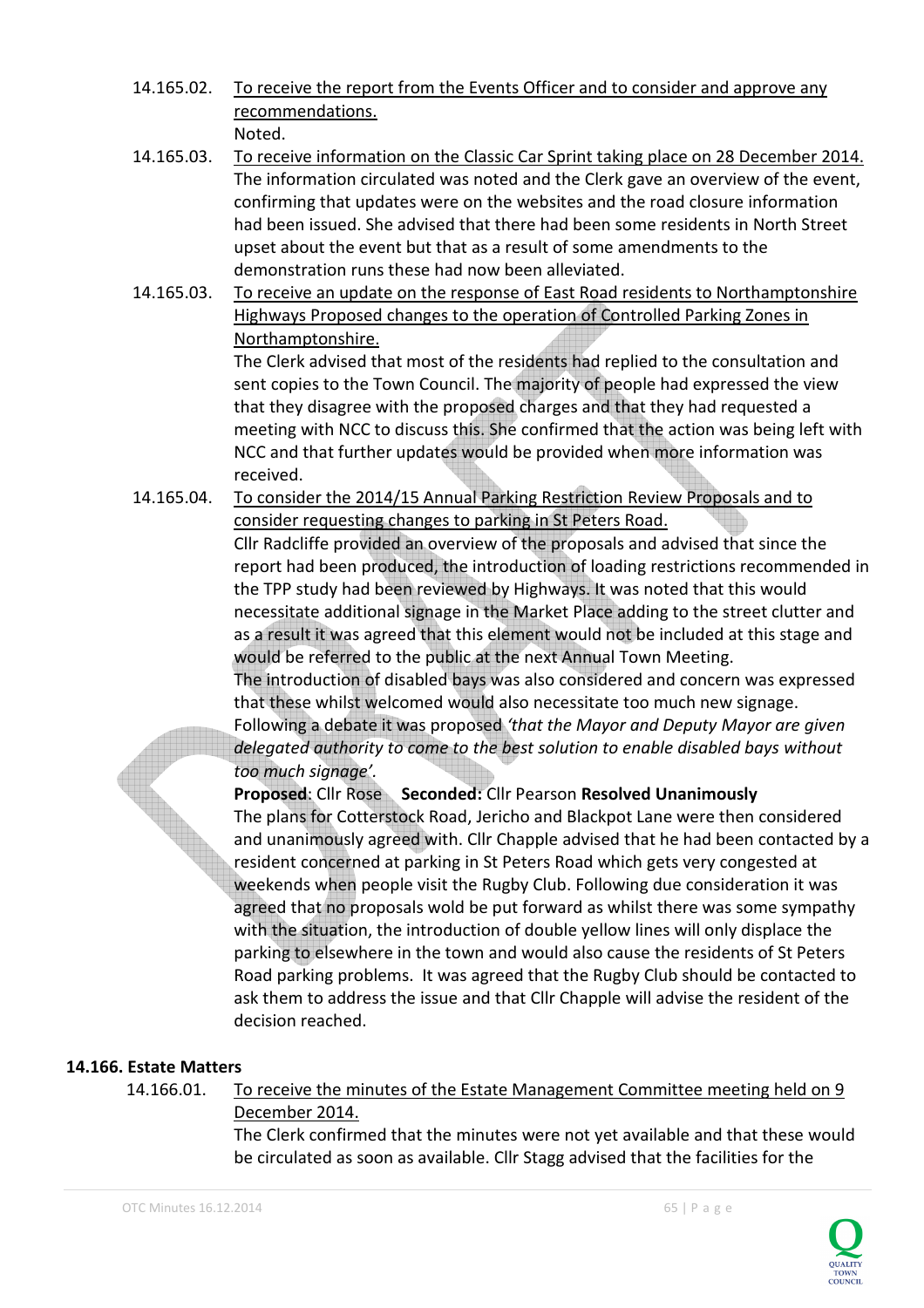Maintenance Team were being looked at in order to reduce costs and asked everyone to consider alternatives and make suggestions.

## **14.167. Fletton House Acquisition Working Party Matters**

#### 14.167.01. To receive an update on progress with Fletton House.

 Cllr Fitzgerald advised that she had stayed in contact with the project whilst away and that work had commenced on 13<sup>th</sup> November 2014. She advised that there had been some issues regarding the car park area, levels, the availability of steel and with the routing of the gas mains, the latter being connected to actions taken by NCC which halted the works. Cllr Fitzgerald advised that despite this, the work was progressing.

## **14.168. Communications Working Party Matters**

 The minutes were noted. Cllr Clarke thanked everyone who delivered Neighbourhood Planning questionnaires and expressed thanks to the few people who manned the Market Stall and to those who attended the Christmas Cracker event.

## **14.169. Neighbourhood Planning Working Party Matters**

 14.169.01. To receive the minutes of the Neighbourhood Planning Working Party meeting held on 25 November 2014.

> Noted. Cllr King noted that once the analysis of the questionnaires had been completed a lot of support will be needed for the necessary consultation activity. It was confirmed that the March Oracle will provide headline feedback to all residents. In addition a further event was needed to fulfil the Plan requirements.

14.169.02. An update on registering a Community Right to Bid on the NCC field adjacent to Abbott House utilised by Oundle Primary School.

 The Clerk gave an update on this stating that one letter had so far been received outlining community use of this field. All Councillors were asked to try and obtain more evidence in order that a Community Right to Bid could be submitted.

# **14.170. Planning Matters**

14.170.01 To receive the minutes from the Planning Committee meeting held on 2<sup>nd</sup> December 2014.

 Noted. Cllr Chapple highlighted that the objection to the planning application for 110 Creed Road had been copied to the District Councillors as agreed at the last Full Council meeting but that as a result they had only concurred with the advice to grant this provided by the Planning Officer. He confirmed that this would be raised at the next Planning Committee meeting. Cllr Radcliffe highlighted that action needed to be taken to signpost people to the Joan Strong Centre and the Long Stay car park who may be put off using the access road due to Private Road Notices.

# **14.171. Meeting Reports**

# 14.171.01. To receive reports on meetings held by members on behalf of the Council.

 Noted. Cllr Fitzgerald advised that the appointment for the IT provider for Fletton House needed to be confirmed.



<sup>14.168.01.</sup> To receive the minutes from the Communications Working Party meeting held on 2<sup>nd</sup> December 2014.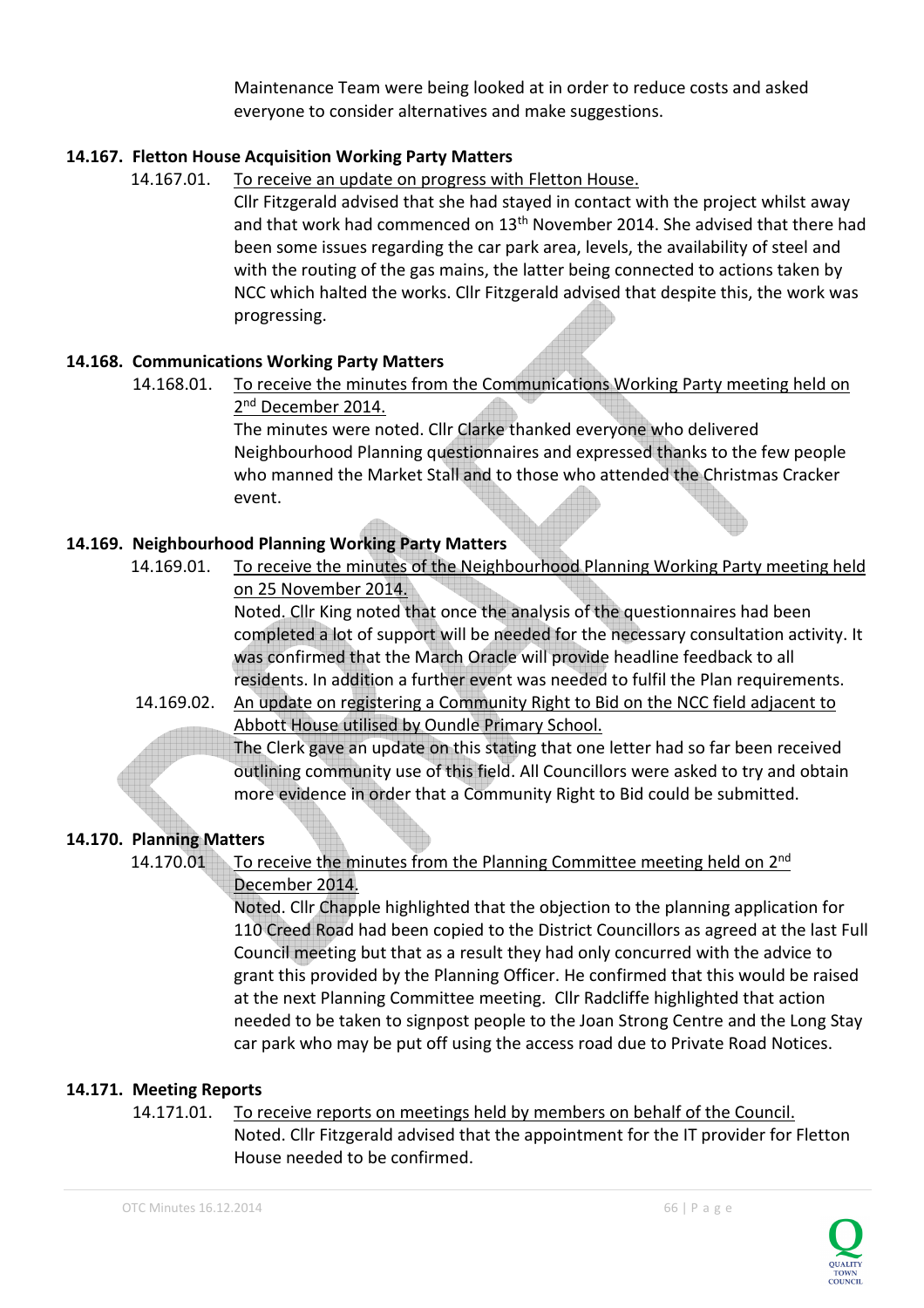14.171.02. To receive reports on meetings due to be held by members on behalf of the Council.

 Cllr Radcliffe confirmed that a meeting was being held with the Association of Trade and Commerce tomorrow evening and that a meeting with the Chairman of Governors of Prince William School was also going to be held in the New Year.

# **14.172. Council Matters**

14.172.01. PROPOSITION: *'that expenditure of £284.00 is approved to renew the Clerk's membership of the Society of Local Council Clerks'.* **Proposed: Cllr Radcliffe Seconded: Cllr King Resolved Unanimously Resolved Unanimously** 

# **14.173. Consultations, Conferences and Training**

- 14.173.01. To agree the response produced by Cllrs Chesser and Pearson to the Northamptonshire Fire and Rescue Service draft Community Protection Plan Update and Review 2015. Consultation end date: 12 January 2015 Cllr Pearson provided an overview of the consultation which is addressing a 7.5% budget cut and the changing role of the service confirming that there would appear to be other actions they could take. Cllr Pearson concluded that Oundle Fire Station is not at risk and that the response to be sent from the Council should mention this and ask them what action they will take to educate the public about false alarms. 14.173.02. To agree the response produced by Cllrs S Oakes and Sparkes to the Northamptonshire County Council Consultation regarding changes to Children's Centre venues. End Date: 19 December 2014. Cllr S Oakes confirmed that she had considered the contents of the consultation and gave an overview of the service provided. She advised that the venue in Oundle at the library would remain and there would be no changes to the universal service provided but the targeted service would be reduced as more home visits will take place. She concluded that there was nothing of concern to Oundle; however as the town increases in size it may be necessary to review this. It was agreed that a response would be submitted to request that the impact to the town is monitored and an update provided to the Council. 14.173.03. To note the Northamptonshire County Council Pharmaceutical Needs Assessment
	- (PNA) Consultation allocated to Cllrs King and N Oakes. Consultation end date: 6 February 2015.

Noted. This item will be included on the January Full Council agenda.

 14.173.04. To note the Northamptonshire County Council School Admissions arrangements for September 2016 Consultation allocated to Cllrs Chesser and Radcliffe. Consultation end date: 6 February 2015.

Noted. This item will be included on the January Full Council agenda.

- 14.173.05. To note the Northamptonshire County Council Statutory Marriage and Civil Partnership Registrations: Revised Delivery Locations allocated to Cllrs Fitzgerald and Rose. Consultation end date: 20 January 2015. Noted. This item will be included on the January Full Council agenda.
- 14.173.06. To note the Northamptonshire County Council Draft Budget and Council Plan Consultation allocated to Cllrs Chapple and Stagg. Consultation end date: 20 January 2015.

Noted. This item will be included on the January Full Council agenda.